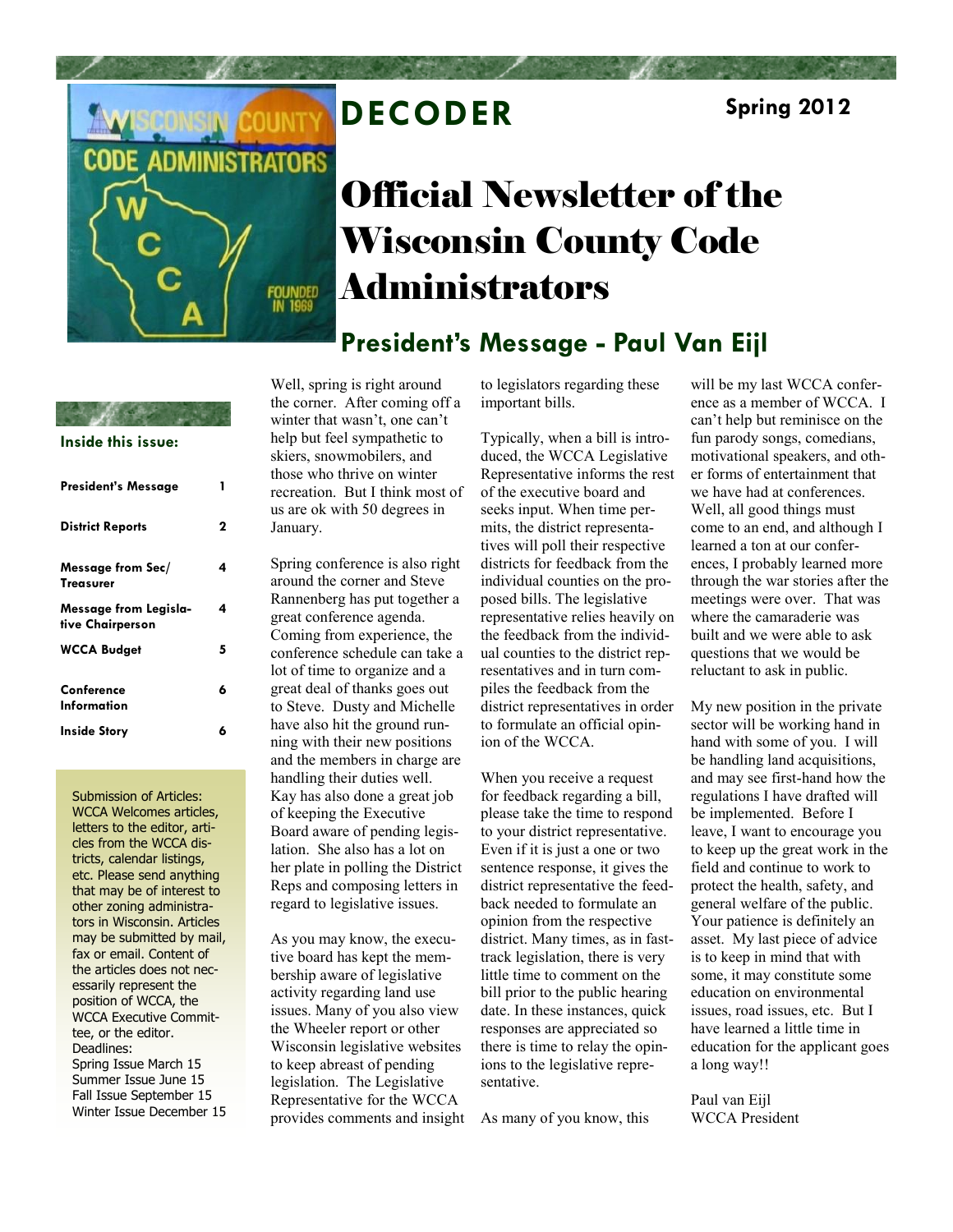

# **District Reports**

### East Central District—Bill Bosiacki

ECWCCA district counties gathered in February with Door County hosting. We met in Sturgeon Bay at the Maritime Museum. A presentation by Marty Olejniczak, Sturgeon Bay City Planner, about redevelopment projects in the city, one of which was across Sturgeon Bay from the museum. We then had a guided tour of the museum which was enjoyed by all. Thank you Door County!

In March we had our joint ECWCCA/NEWCCA meeting at our usual spot, the Holiday Inn at Kelly Lake, with presentations on wetlands by Finamore & Bailey of CWE, Inc. and changes to the model floodplain ordinance by Gary Heinrichs DNR, after which everyone took part in a feast of sirloin tips, broasted chicken, and fish with all the fixens. The drive home after this meal was a bone of contention as to who was going to be the unlucky one to be the driver so the others could digest and rest. Needless to say, our gas mileage on the way home was not as good! Our secretaries enjoyed the cream puffs that were ordered to be brought back. Thank you Oconto County for hosting!

### Northwest District-Tom Bergman

The Northwest District met in Ashland at the South Shore Brewery for our quarterly meeting on February 15th. In December I took over as the president of the district replacing Dan Bowers from Lincoln County. First off I would like to thank Dan for his hard work in representing our district in 2011. Dan's great communication and dedication to understanding complex state and local issues has served and continues to serve our district.

Our district was fortunate to have Tom Blake, the DNR Shoreland Zoning Specialist, attend our meeting. He was able to bring us up to speed on many of the DNR issues that will affect our district including potential changes to NR 115 and the Conservation Council hearings in April.

Also in attendance was Matt Janzen, Wastewater Specialist from Department of Safety and Professional Services. Matt was able to make the long trip from Wausau to give us an update on some of the changes at DSPS.

The importance of our district meetings and the WCCA has truly come to light with all the new legislation in Madison. Communication between the counties is of the upmost importance if we want to have any say in the future of our trade and continue to protect the public interest. As Plato said, "One of the penalties of refusing to participate in politics is that you end up being gov-

2011 proved to be a very busy year with the Frac Sand Industry knocking on our door as well as a large number of residences in Trempealeau County each and every day. The Environment and Land Use Committee endured meetings that took place every month that would start at 9:00 a.m. and run continuous until 3:00 p.m. in the afternoon. This prompted the committee to instruct staff on some policy changes. Non-metallic mining is administered under an ordinance that was adopted with the help of a citizen advisory committee back in 1996. This same ordinance is used to regulate the Frac Industry in our County today, the past mining permits where never to the scale of current applications nor where the public concerns. The changes that the committee sought where requiring a letter and conditions proposed by the town before an application is placed on the agenda. They also have required a 3<sup>rd</sup> party environmental review of large scale operations to address the site specific concerns as well as any potential environment concerns. The Non-metallic mining Ordinance has remained in place with only 1 modification back in 2006 when the language change was made distinguishing "daylight hours of operation" to ones that are stated specifically for each day of the week. In 2011 that language was challenged with two different attempts, 1<sup>st</sup> through a variance to the Ordinance and 2ndly by an Ordinance amendment, both failed with close to 100 people showing up from the public to voice their concerns. To date the Environment and Land Use Committee has issued 11 mining permits for the Frac Industry and have 3 permits that have been tabled or pending. Truck traffic is sure to be an issue for 2012 with an increase in permit numbers and limited places to haul sand for processing. The Department of Transportation, Trempealeau County Highway Department and local Towns have all voiced their concerns and weighed in on conditions that help control public safety, repair and maintenance of our roads through Road Use Agreements. The mining companies have accepted responsibility for this issue and have been very cooperative with all of the agencies involved.

2011 remained fairly consistent with 2010 building permit numbers, we are still seeing a slight increase in existing home remodels and additions vs new home construction. We are hoping with declining interest rates that new home construction will increase for 2012 and continue to provide support for local builders and suppliers.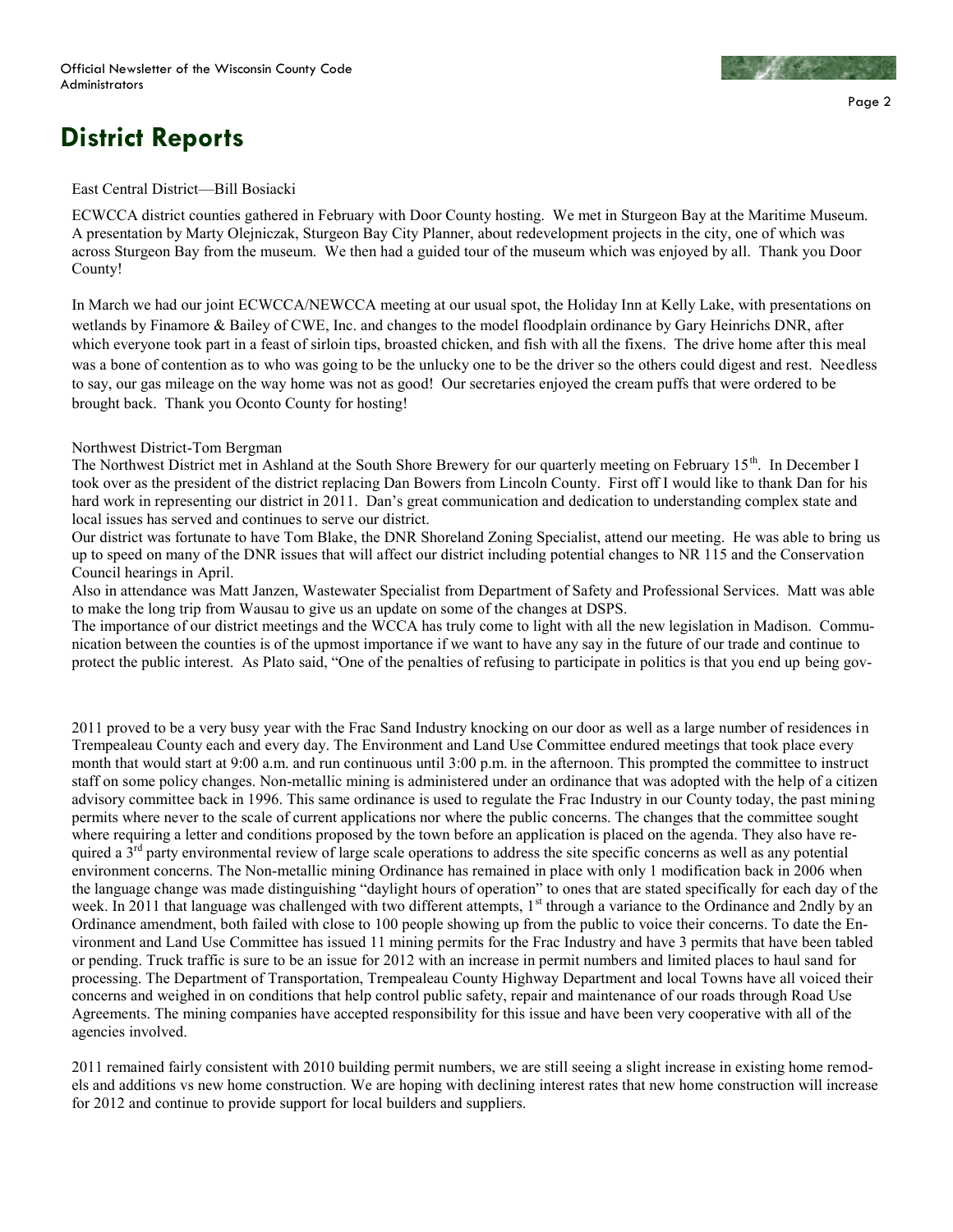

# **District Reports Continued**

### North East District– Becky Frisch

The North East District wrapped up its winter meeting schedule with a Joint meeting with the East Central District on March 1st at Kelly Lake. Speakers included Brian Bailey and Stephanie Finamore from CWE, Inc. who gave a presentation on the basics of delineating wetlands. It was coincidental that earlier that morning it was announced state-wide that Governor Walker signed the "Wetland Bill". Good bye water quality certifications, hello wetland permits. The group discussed the good, the bad, and ugly of the new law and the challenges that lie ahead. Gary Heinrichs, DNR floodplain guru was also a speaker and enlighten us on the FEMA mandated changes in the model floodplain ordinance. Some counties will have to adopt the new model sooner than others.

The afternoon centered on county updates which covered everything from ordinance revisions including airport land use ordinances crossing county lines, POWTS inventories, farmland preservation, floodplain mapping issues, personnel changes, and vacancies. For once, we didn't talk about NR115!

NEWCCA also met in February with Florence County hosting. The agenda included a presentation from Jon Simonsen, DNR, on the DNR review of DOT and local culvert projects and Trans 207 review of culverts in mapped floodplains. Rich Wolosyn, Florence County presented information on his county's permit tracking and maintenance program with the interface to the Florence County GIS web site.

Another winter season of district meetings has come to an end. NEWCCA will meet again in December, 2012. See you at the spring conference!

### West Central—Kevin Lien

2011 proved to be a very busy year with the Frac Sand Industry knocking on our door as well as a large number of residences in Trempealeau County each and every day. The Environment and Land Use Committee endured meetings that took place every month that would start at 9:00 a.m. and run continuous until 3:00 p.m. in the afternoon. This prompted the committee to instruct staff on some policy changes. Non-metallic mining is administered under an ordinance that was adopted with the help of a citizen advisory committee back in 1996. This same ordinance is used to regulate the Frac Industry in our County today, the past mining permits where never to the scale of current applications nor where the public concerns. The changes that the committee sought where requiring a letter and conditions proposed by the town before an application is placed on the agenda. They also have required a 3<sup>rd</sup> party environmental review of large scale operations to address the site specific concerns as well as any potential environment concerns. The Non-metallic mining Ordinance has remained in place with only 1 modification back in 2006 when the language change was made distinguishing "daylight hours of operation" to ones that are stated specifically for each day of the week. In 2011 that language was challenged with two different attempts,  $1<sup>st</sup>$  through a variance to the Ordinance and 2ndly by an Ordinance amendment, both failed with close to 100 people showing up from the public to voice their concerns. To date the Environment and Land Use Committee has issued 11 mining permits for the Frac Industry and have 3 permits that have been tabled or pending. Truck traffic is sure to be an issue for 2012 with an increase in permit numbers and limited places to haul sand for processing. The Department of Transportation, Trempealeau County Highway Department and local Towns have all voiced their concerns and weighed in on conditions that help control public safety, repair and maintenance of our roads through Road Use Agreements. The mining companies have accepted responsibility for this issue and have been very cooperative with all of the agencies involved.

2011 remained fairly consistent with 2010 building permit numbers, we are still seeing a slight increase in existing home remodels and additions vs new home construction. We are hoping with declining interest rates that new home construction will increase for 2012 and continue to provide support for local builders and suppliers.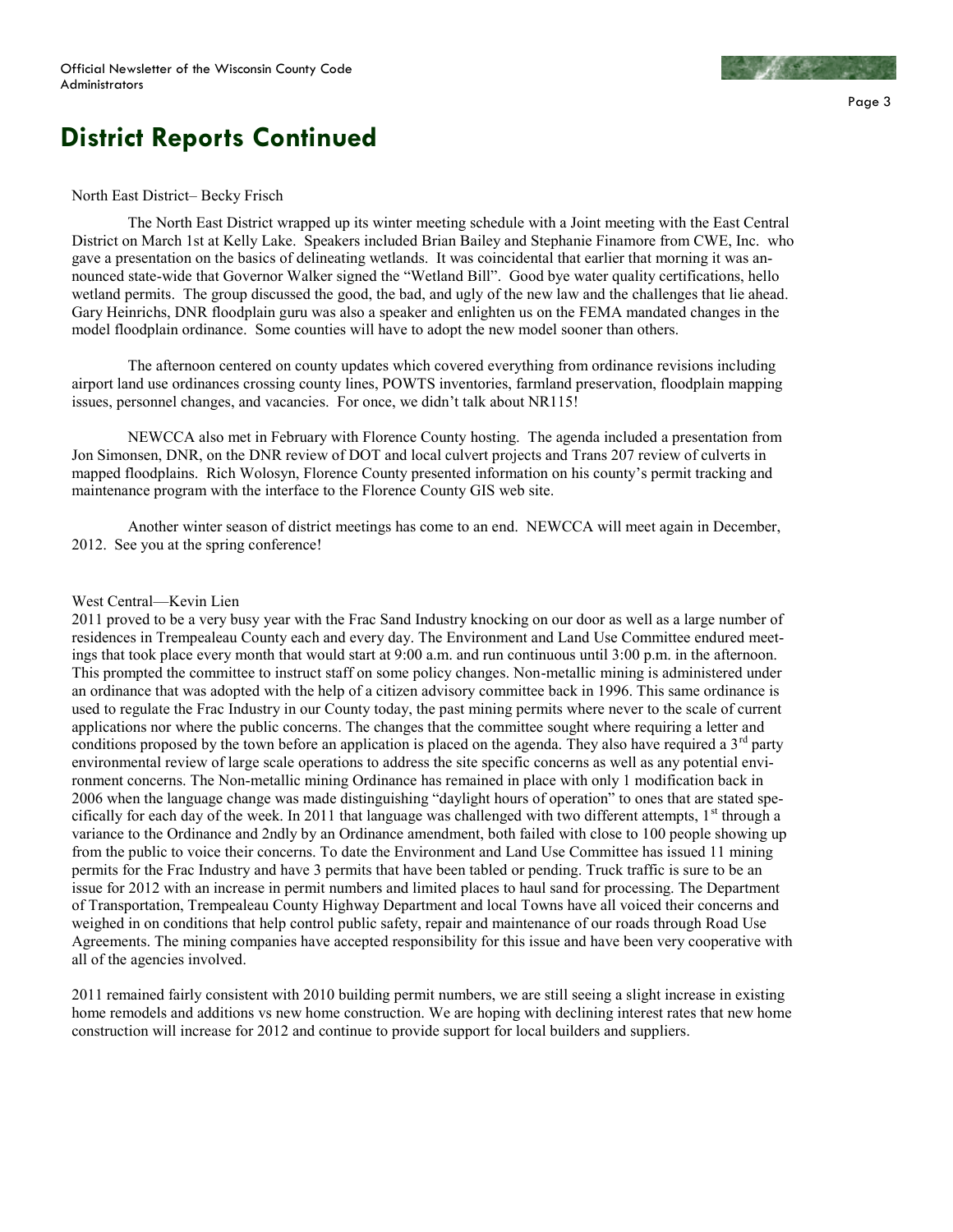

## **District Reports—Continued**

### Southwest District—Dan Everson

February 24, 2012 – With a fresh blanket of snow on the ground it wasn't a good day to forget the Oaklies as we converged at the Lafayette County Courthouse in Darlington.

Lafayette County was our last stop within our "World Tour" the past three years and turnout was excellence. Newly hired Zoning Administrator, Troy Maggied was our host and counties represented were Dane, Grant, Green, Iowa, Lafayette and Sauk. Gary Heinrichs, DNR and Mark Finger, DSPS were also in attendance. We also got to meet the former Mayor of Darlington, Bev Anderson.

Our meeting started off with a lengthy discussion of the annual reclamation reports of the non-metallic mining program. Scott Godfrey shared with what he took away from the NR 135 RA roundtable meeting in Dodge County last week and we reviewed each county's way of administering the program as well as financial assurance.

Brian Cunningham requested an update with regards to septic maintenance that turned into an informative session on POWTS. Dan Everson provided a brief update with NR 115 and Godfrey informed us of the latest with WLI and ideas to make statutory changes. Gary Heinrichs provided a summary of the newly adopted statewide model floodplain ordinance and in closing we talked briefly about the upcoming Spring Conference and memberships.

In other news: Mike Bindl was elected as alternate district representative. Steve Hubner recently retired as Zoning Administrator from Lafayette County with over 35 years experience. Also, Kris Schutte, Assistant Zoning Administrator is retiring from Dane County on March 9<sup>th</sup>. We thank you for all of your hard work and service throughout the years and may your best days lie ahead.

Our next meeting will be in Dane County and working on taking a tour of the state's first cooperative manure digester plant.

### Fun Facts:

Lafayette County was formed in 1847 when the Legislature divided Iowa County into two separate counties. The Southern portion became Lafayette County, named after Marquis de Lafayette.

The Lafayette County Courthouse was built between 1905 and 1907 at a total cost of \$136,556.17. When Mr. Matt Murphy from Benton, Wisconsin, died in 1903, he bequested that 70% of his estate be used toward the construction of a County Courthouse. Today, Lafayette County has the distinction of having the only Courthouse still in use in the United States that was paid solely by one man.

Portions of the movie Public Enemies, starring Johnny Depp were filmed in the courthouse and a handful of county staff were unpaid extras.

Southwest District Rep - Daniel Everson

### **Message from the Secretary/Treasurer**

From the WCCA Secretary/Treasurer

First, I would like to say thank you for electing me your Secretary/Treasurer and having the confidence in me to take on this great responsibility. I want to update the membership on some new happenings with the Secretary/Treasurer position. The organization purchased a laptop and Quick-Books software to update our billing

and accounting. If you haven't noticed, I have been e-mailing out receipts for membership dues and conference registration. Because of this new system, it is very important to put down your e-mail address on all of the forms so you get copies of the receipts or invoices. Please check with your County Treasurer or Clerk to be sure that the address for WCCA is Jefferson County Planning and Zoning, 320 S Main St. Room 201, Jefferson, WI 53549. We

are still getting a couple of registrations and memberships fees initially going to the wrong address. Finally, if you haven't done so, please send your 2012 membership dues!!! All applications are on-line at www.wccadm.com If you have any questions, please e-mail me at wccadm@yahoo.com or call (608) 774-4537. See you at Spring Conference.

Michelle Staff WCCA Secretary/Treasurer

### **Message from the Legislative Chairperson**

Kay Miller (Door County) Chair of the Legislative Committee has her report posted on the WCCA web page. If you have any questions or concerns about legislative issues, please contact Kay at kmiller@co.door.wi.us You can view the report on the WCCA Web Site at http://www.wccadm.com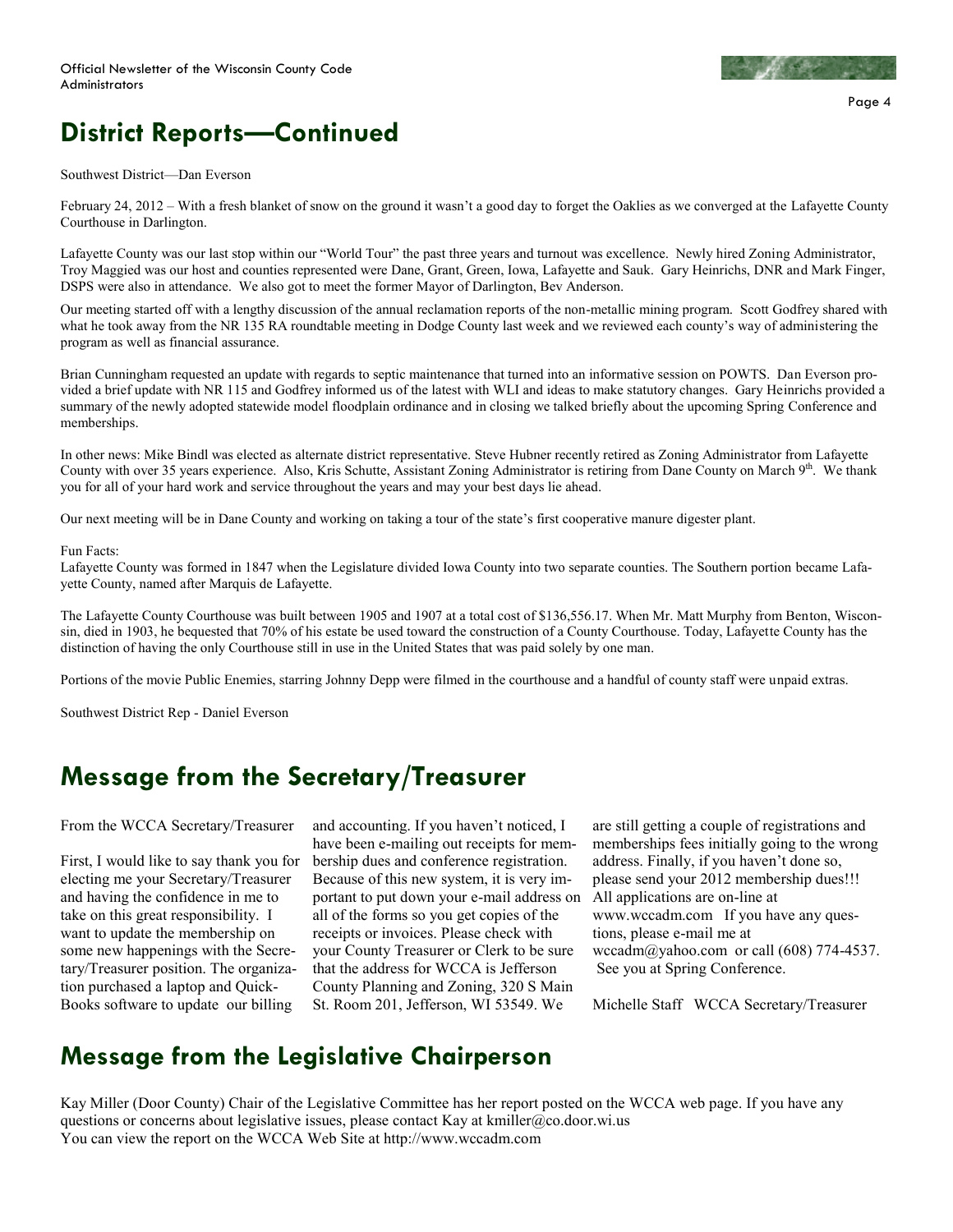

Page 5

## **WCCA Budget**

|                                                                          | Jan - Dec 11 Budget      |                         | S Over Budget % of Budget |          |                  | <b>Proposed 2012 Budget</b> |      |
|--------------------------------------------------------------------------|--------------------------|-------------------------|---------------------------|----------|------------------|-----------------------------|------|
| Ordinary Income/Expense                                                  |                          |                         |                           |          |                  |                             |      |
| Income                                                                   |                          |                         |                           |          |                  |                             |      |
| 44500 · Government Grants                                                |                          |                         |                           |          |                  |                             |      |
| 44540 · State Grants                                                     | \$18,227.73              |                         |                           |          |                  | <b>No Grants</b>            |      |
| Total 44500 · Government Grants                                          | \$18,227.73              |                         |                           |          |                  |                             |      |
| 46400 · Other Types of Income                                            |                          |                         |                           |          |                  |                             |      |
| 46430 · Miscellaneous Revenue                                            | \$0.00                   | \$250.00                |                           | $-250$   | 0.00%            | 0.00                        |      |
| Total 46400 · Other Types of Income                                      | \$0.00                   | \$250.00                |                           | $-250$   | 0.00%            | 250.00                      |      |
| 47200 · Program Income                                                   |                          |                         |                           |          |                  |                             |      |
| 47230 · Membership Dues                                                  | \$5,800.00               | \$5,500.00              |                           | 300      | 105.50%          | 5,650.00                    |      |
| 47240 · Spring Conference                                                | \$11,136.00              | \$10,000.00             |                           | 1136     | 111.40%          | 10,000.00                   |      |
| 47250 · Fall Conference                                                  | \$9,663.00               | \$10,000.00             |                           | -337     | 96.60%           | 10,000.00                   |      |
| Total 47200 · Program Income                                             | \$26,599.00              | \$25,500.00             |                           | 1099     | 104.30%          | 25,650.00                   |      |
| 49000 · Special Events Income                                            |                          |                         |                           |          |                  |                             |      |
| 49010 · Raffles/Silent Auction                                           | \$798.70                 | \$1,750.00              | $-951.3$                  |          | 45.60%           | 1,200.00                    |      |
| 49020 · Vendor Booth                                                     | \$150.00                 |                         |                           |          |                  | 150.00                      |      |
| Total 49000 · Special Events Income                                      | \$948.70                 | \$1,750.00              | $-801.3$                  |          | 54.20%           | 1,350.00                    |      |
| 49500 · Interest Income                                                  | \$10.15                  |                         |                           |          |                  | 13.15                       |      |
| <b>Total Income</b>                                                      | \$45,785.58              | \$27,500.00             | 18285.58                  |          | 166.50%          |                             |      |
| <b>Gross Profit</b>                                                      |                          | \$45,785.58 \$27,500.00 | 18285.58                  |          | 166,50%          | 27,263.15                   |      |
|                                                                          |                          |                         |                           |          |                  |                             |      |
| Expense                                                                  |                          |                         |                           |          |                  |                             |      |
| 60300 · Awards and Grants                                                |                          |                         |                           |          |                  |                             |      |
| 60320 · Scholarship                                                      | \$1,000.00               | \$1,000.00              |                           | 0        | 100.00%          | 800.00                      |      |
| 60330 · Raffle Payouts                                                   | \$0.00                   | \$1,000.00              | $-1000$                   |          | 0.00%            | 700.00                      |      |
| 60340 · Awards/Certificates                                              | \$315.31                 | \$300.00                | 15.31                     |          | 105.10%          | 500.00                      |      |
| $60350 \cdot$ Grant                                                      | \$18,228.06              |                         |                           |          |                  |                             |      |
| Total 60300 · Awards and Grants                                          | \$19,543.37              | \$2,300.00              | 17243.37                  |          | 849.70%          | 2,000.00                    |      |
| 60900 · Business Expenses                                                |                          |                         |                           |          |                  |                             |      |
| 60910 · Executive Board Meetings                                         | \$1,882.94               | \$2,000.00              | $-117.06$                 |          | 94.10%           | 2,000.00                    |      |
| 60920 · Business Registration Fees                                       | \$25.00                  |                         |                           |          |                  | 25.00                       |      |
| 60930 · Legislative/Education                                            | \$102.68                 | \$100.00                |                           | 2.68     | 102.70%          | 100.00                      |      |
| Total 60900 · Business Expenses                                          | \$2,010.62               | \$2,100.00              | -89.38                    |          | 95.70%           | 2,125.00                    |      |
|                                                                          |                          |                         |                           |          |                  |                             |      |
| 62100 · Contract Services                                                |                          |                         |                           |          |                  |                             |      |
| 62110 · Accounting Fees                                                  |                          | \$9.00                  |                           |          |                  | 200.00                      |      |
| Total 62100 · Contract Services                                          |                          | \$9.00                  |                           |          |                  |                             |      |
| 65000 · Operations                                                       |                          |                         |                           |          |                  |                             |      |
| 65020 · Postage, Mailing Service                                         | \$148.96                 |                         | \$100.00                  | 48.96    | 149.00%          | 125.00                      |      |
| 65030 · Printing and Copying                                             | \$56.00                  |                         |                           |          |                  | 50.00                       |      |
| 65040 · Supplies                                                         | \$579.44                 |                         | \$250.00                  | 329.44   | 231.80%          | 250.00                      |      |
| 65050 · Telephone, Telecommunications                                    |                          | \$0.00                  | \$30.00                   | -30      | 0.00%            |                             | 0.00 |
| $65060 \cdot$ Web Page                                                   | \$136.50                 |                         | \$200.00                  | $-63.5$  | 68.30%           | 140.00                      |      |
| Total 65000 · Operations                                                 | \$920.90                 |                         | \$580.00                  | 340.9    | 158.80%          | 565.00                      |      |
| 65100 · Other Types of Expenses                                          |                          |                         |                           |          |                  |                             |      |
| 65120 · Insurance - Liability, D and O                                   | \$443.00                 |                         | \$215.00                  | 228      | 206.00%          | 225.00                      |      |
| 65150 · Memberships and Dues                                             |                          | \$0.00                  | \$50.00                   | $-50$    | 0.00%            |                             | 0.00 |
| 65160 · Other Costs                                                      | \$10.00                  |                         |                           |          |                  |                             |      |
| Total 65100 · Other Types of Expenses                                    | \$453.00                 |                         | \$265.00                  | 188      | 170.90%          | 225.00                      |      |
| 66000 · Payroll Expenses                                                 |                          |                         |                           |          |                  |                             |      |
| 66010 · Secretary/Treasurer                                              | \$2,000.00               |                         | \$2,000.00                | 0        | 100.00%          | 2,000.00                    |      |
|                                                                          |                          |                         | \$2,000.00                | 0        |                  |                             |      |
| 66020 · Web Page Coordinator/Newslette<br>66030 · Conference Coordinator | \$2,000.00<br>\$2,000.00 |                         |                           | 0        | 100.00%          | 2,000.00                    |      |
|                                                                          |                          |                         | \$2,000.00                |          | 100.00%          | 2,000.00                    |      |
| Total 66000 · Payroll Expenses                                           | \$6,000.00               |                         | \$6,000.00                | 0        | 100.00%          | 6,000.00                    |      |
| 68300 · Conferences                                                      |                          |                         |                           |          |                  |                             |      |
| 68310 · Spring Conference                                                | \$6,127.93               | \$8,000.00              |                           | -1872.07 | 76.60%           | 8,000.00                    |      |
| 68320 · Fall Conferences                                                 | \$8,867.90               |                         | \$8,000.00                | 867.9    | 110.80%          | 8,000.00                    |      |
| $68330 \cdot$ Refunds                                                    |                          | \$0.00                  | \$125.00                  | $-125$   | 0.00%            | 125.00                      |      |
| Total 68300 · Conferences                                                | \$14,995.83              | \$16,125.00             |                           | -1129.17 | 93.00%           | 16,125.00                   |      |
| <b>Total Expense</b>                                                     | \$43,932.72              | \$27,370.00             |                           |          | 16562.72 160.50% | 27,240.00                   |      |
| Net Ordinary Income                                                      | \$1,852.86               |                         | \$130.00                  |          | 1722.86 1425.30% |                             |      |
| Net Income                                                               | \$1,852.86               |                         | \$130.00                  |          | 1722.86 1425.30% |                             |      |

Approved by the Executive Board on 1/19/2012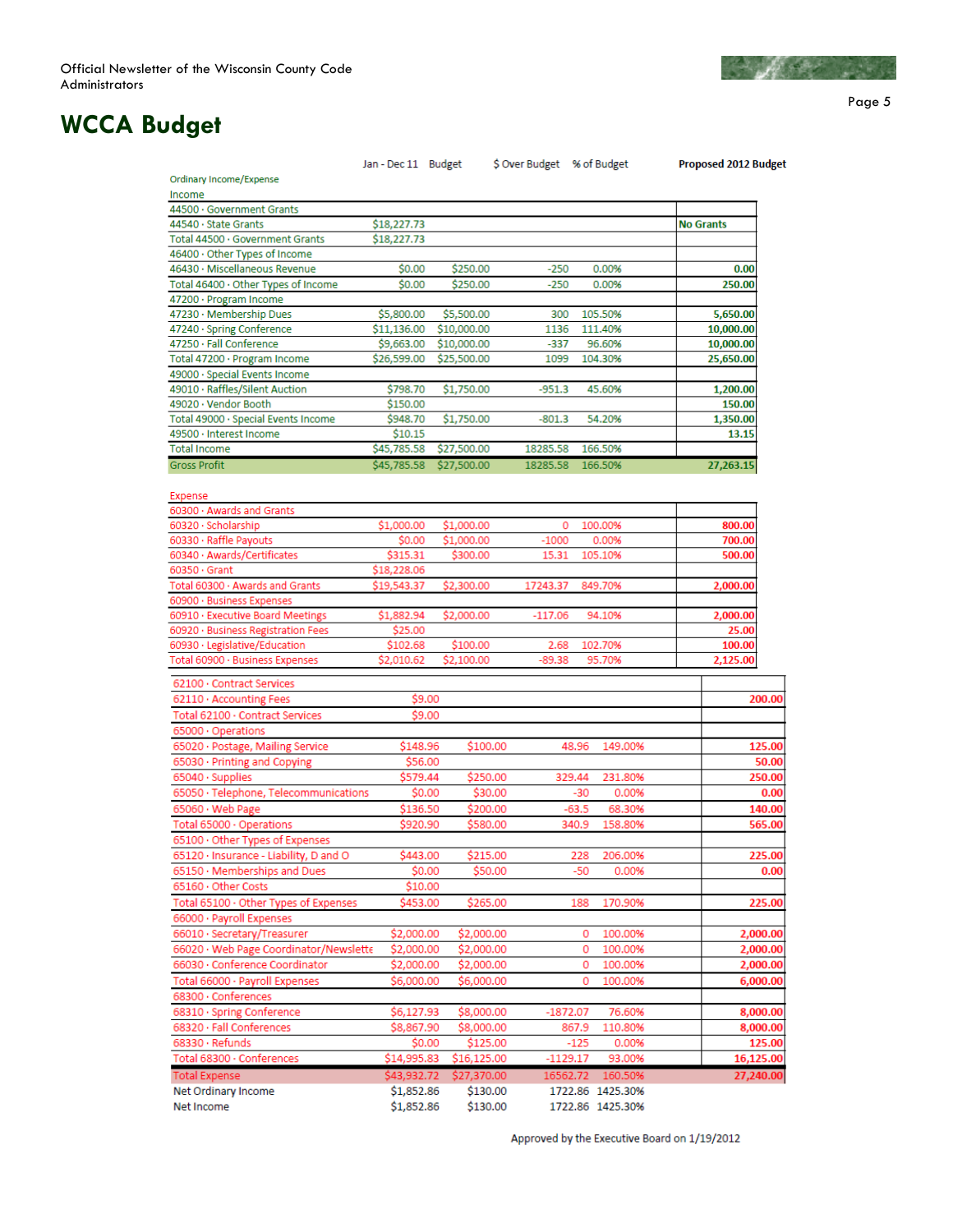

Page 6

# **Spring 2012 Conference Agenda**

| Wednesday, March 28, 2012    |                                                                                                                                                                                                                                                                                                                                                                               |  |  |
|------------------------------|-------------------------------------------------------------------------------------------------------------------------------------------------------------------------------------------------------------------------------------------------------------------------------------------------------------------------------------------------------------------------------|--|--|
| 7:00 - 9:00 PM               | <b>Executive Board Meeting (See separate agenda)</b>                                                                                                                                                                                                                                                                                                                          |  |  |
| Meadows Boardroom            |                                                                                                                                                                                                                                                                                                                                                                               |  |  |
| Thursday, March 29, 2012     |                                                                                                                                                                                                                                                                                                                                                                               |  |  |
| $8:00 - 8:25$ AM             | <b>REGISTRATION</b>                                                                                                                                                                                                                                                                                                                                                           |  |  |
| 8:25 - 8:30 AM Salon B       | <b>Welcome Address - Introductions - Announcements</b><br>Steve Rannenberg - First VP                                                                                                                                                                                                                                                                                         |  |  |
| 8:30 - 9:30 AM<br>Salon B    | <b>Department Consolidation and Lean Government Initiatives</b><br>Alan Probst - UW Extension Local Government Center                                                                                                                                                                                                                                                         |  |  |
| 9:30 - 10:30 AM Salon B      | <b>Interface Between WI Emergency Management and Zoning De-</b><br>partments<br>Roxanne Gray, Wisconsin Emergency Management                                                                                                                                                                                                                                                  |  |  |
| 10:30 - 10:45 AM             | <b>BREAK</b>                                                                                                                                                                                                                                                                                                                                                                  |  |  |
| 10:45 - 11:45 AM<br>Salon B  | Interface Between Environmental Analysis Staff and Zoning De-<br>partments<br>David Siebert, Wisconsin DNR                                                                                                                                                                                                                                                                    |  |  |
| 12:00 - 1:00 PM<br>Salon C   | <b>LUNCH</b>                                                                                                                                                                                                                                                                                                                                                                  |  |  |
| $1:00 - 2:30$ PM<br>Salon B  | <b>Coastal Wisconsin Panel Discussion</b><br>Michael Friis, Wisconsin Department of Administration Coastal<br>Mgmt.<br>Kathleen Angel, Wisconsin Department of Administration Coastal<br>Mgmt.<br>Steve Galarneau, WDNR-Director, Office of Great Lakes<br>Dan Baumann, WDNR-Regional Water Leader (West Central)<br>Al Luloff, P.E. CFM - Association of Floodplain Managers |  |  |
| 2:30 - 3:30 PM<br>Salon B    | <b>Zoning Case Law Update</b><br>Dean Richards, Attorney-at-Law                                                                                                                                                                                                                                                                                                               |  |  |
| $3:30 - 3:40$ PM             | <b>BREAK</b>                                                                                                                                                                                                                                                                                                                                                                  |  |  |
| 3:40 - 4:30 PM<br>Salon B    | Topical Roundtables - "Chat groups" including today's speakers and<br>WCCA ad hoc committee members<br>Hang loose and WIN a prize!                                                                                                                                                                                                                                            |  |  |
| 4:30 - 5:30 PM<br>Salon B    | WCCA BUSINESS MEETING (See separate agenda)                                                                                                                                                                                                                                                                                                                                   |  |  |
| 5:30 PM - 6:30 PM<br>Salon C | <b>SPARKLING CONVERSATION AND SOCIAL HOUR</b>                                                                                                                                                                                                                                                                                                                                 |  |  |
| 6:30 PM<br>Salon C           | <b>DINNER BANQUET</b><br>Door prizes, Awards<br>Announcement of retirees<br>Special guest speaker John Anderson                                                                                                                                                                                                                                                               |  |  |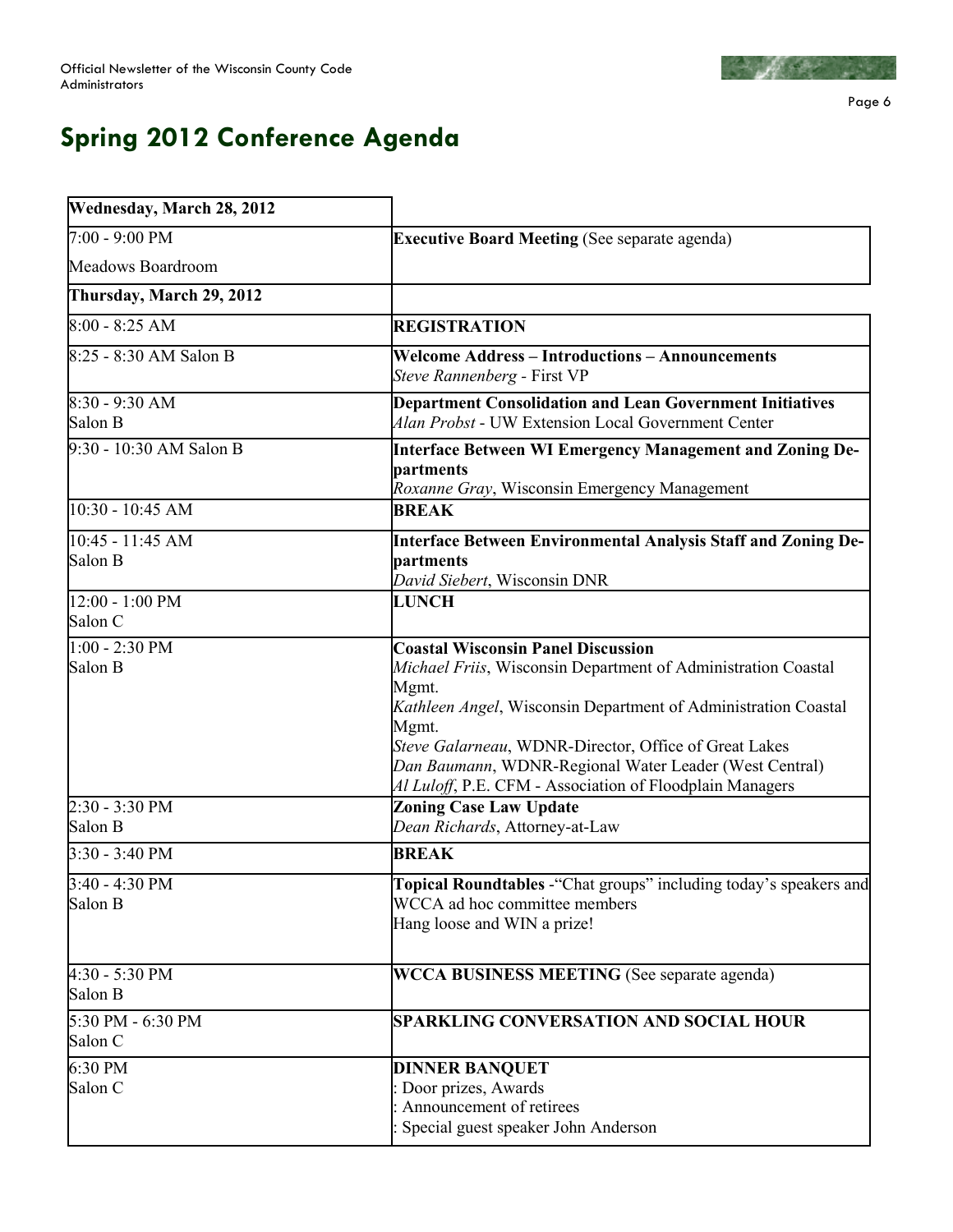

Page 7

# **Spring 2012 Conference Agenda –Continued**

| Friday, March 30, 2012                                         |                                                                                                                                                                                                                            |                                              |                                                                                                                                                                                                                         |  |
|----------------------------------------------------------------|----------------------------------------------------------------------------------------------------------------------------------------------------------------------------------------------------------------------------|----------------------------------------------|-------------------------------------------------------------------------------------------------------------------------------------------------------------------------------------------------------------------------|--|
| 7:30 - 8:30 AM<br><b>Continental Breakfast Room</b>            | <b>BREAKFAST</b>                                                                                                                                                                                                           |                                              |                                                                                                                                                                                                                         |  |
|                                                                | <b>Concurrent Session "A" POWTS Track*</b>                                                                                                                                                                                 | <b>Concurrent Session "B" Land Use Track</b> |                                                                                                                                                                                                                         |  |
| <b>SALON A</b>                                                 | <b>SALON B</b>                                                                                                                                                                                                             |                                              |                                                                                                                                                                                                                         |  |
| 8:30 - 9:00AM                                                  | <b>POWTS Program Update</b><br>Roman Kaminski, DSPS                                                                                                                                                                        | 8:30 - 9:30AM                                | <b>State Cartographer's Of-</b><br>fice Activities Overview<br>and Interface with County<br><b>Departments</b><br>Brenda Hemstead, WI State<br>Cartographers Office                                                     |  |
| $9:00 - 10:00AM$                                               | <b>Public Health Aspects of</b><br><b>POWTS</b> regulation<br>Charles Warzecha, DHS Bu-<br>reau of Environmental and Oc-<br>cupational Health<br>Dale Grosskurth, Marathon Co.<br>Health Dept.<br>Chris Olson, Door County | 9:30 - 10:30AM                               | <b>Role of the County Sur-</b><br>veyor, Land Records and<br><b>Interface with Zoning De-</b><br>partment<br>Bryan Meyer, La Crosse<br>County Surveyor, Wiscon-<br>sin County Surveyors Asso-<br>ciation Vice President |  |
| 10:00 - 10:10AM                                                | <b>BREAK</b>                                                                                                                                                                                                               | $10:30 - 10:40$ AM                           | <b>BREAK</b>                                                                                                                                                                                                            |  |
| 10:10 - 11:00AM                                                | SPS 383 Code Update & FAQ 10:40 -12:00PM<br>Dale Dimond, Marathon Coun-<br>ty<br><b>SPS Plan Reviewer and SPS</b><br><b>Wastewater Specialist</b>                                                                          |                                              | <b>PROGRAM UPDATES</b><br>DNR- Heinrichs / Kennedy<br>DATCP - Foye / Godfrey<br>WCA - Keith Langenhahn<br>CLUE - Markham / Roberts<br>WWA - Magyera / Bowers                                                            |  |
| 11:00 - 12:00PM                                                | <b>POWTS Maintenance Track-</b><br>ing Software Demonstration<br>Steve Moore, Transcendent<br>Technologies                                                                                                                 |                                              |                                                                                                                                                                                                                         |  |
| 12:00 PM Drawing for one free<br>night at the Stoney Creek Inn |                                                                                                                                                                                                                            |                                              |                                                                                                                                                                                                                         |  |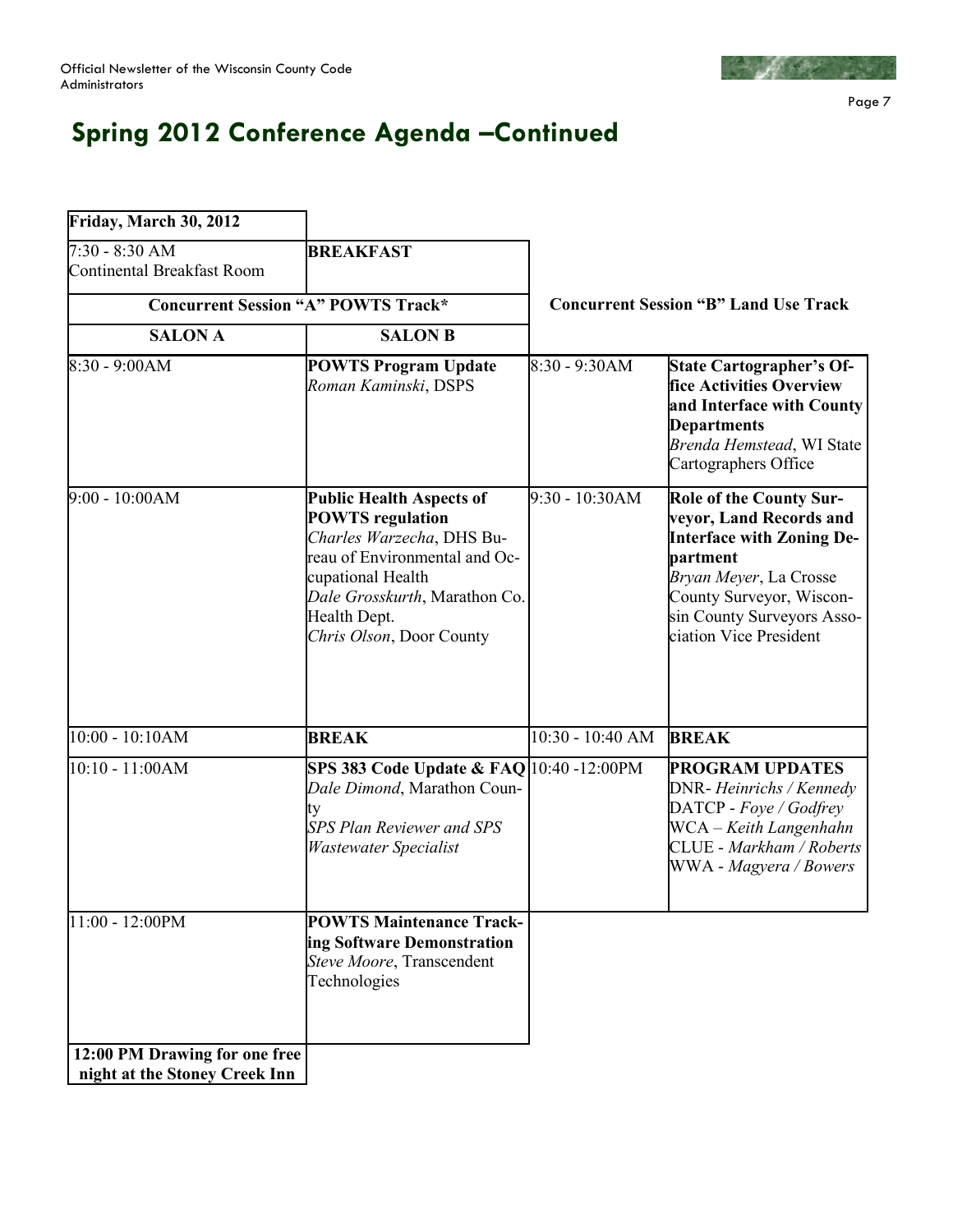# **2012 Spring Conference Registration**

### **2012 WCCA SPRING CONFERENCE REGISTRATION FORM**

**March 29-30, 2012** 

### **Stoney Creek Inn, 1100 Imperial Ave, Mosinee, WI 54455**

Please fill out separate forms for each paying attendee. Make checks payable to WCCA. Mail forms with payment to: **WCCA, Jefferson County Planning & Zoning, 320 S Main Street Room 201, Jefferson WI 53549**  Phone: 608.774.4537. Fax 920.674.7525 E-mail wccadm@yahoo.com

Registration Deadline: **March 16, 2012**. Extra \$15 fee after March 16, 2012. Registration fees will be refunded if you cancel before March 23, 2012.

### *For hotel reservations, please contact Stoney Creek Inn by March 14, 2012 at 1-800-659-2220. Let them know you are with WCCA. Rooms are \$70 / night.*

| <b>Name</b>    | County/Agency                                                             |           |  |
|----------------|---------------------------------------------------------------------------|-----------|--|
| <b>Address</b> |                                                                           | E-mail    |  |
| Citv           | Zin                                                                       | Day Phone |  |
|                | Plagea let us know if you have any dietary restrictions or special needs. |           |  |

Please let us know if you have any dietary restrictions or special needs: If you have any questions about registration, please contact Michelle Staff @ 608.774.4537. Other conference questions can be directed to Steve Rannenberg @ 715.395.1380 or CeCe @ 715.532.2156.

### **CONFERENCE FEES**

| (Full packages include sessions, materials, meals and breaks)                                                                    |
|----------------------------------------------------------------------------------------------------------------------------------|
|                                                                                                                                  |
| Rookie Rate (if you are a member who has never attended a conference before) \$85 $\Box$                                         |
| Non-Member Full Conference Package (includes membership fee)\$155 $\Box$                                                         |
| Full Time Student (meals are not included with this registration) FREE $\Box$<br>Partial Conference Packages (no meals included) |
| Thursday Morning …………………………………………………………………………… \$35 □                                                                            |
|                                                                                                                                  |
| Friday Morning ………………………………………………………………………………………    \$35 $\Box$                                                                  |
|                                                                                                                                  |
| Meals for non-conference attendees (i.e. spouses) and partial day attendees                                                      |
|                                                                                                                                  |
|                                                                                                                                  |
|                                                                                                                                  |

Please let us know if you have any dietary restrictions or special needs: If you have any questions about registration, please contact Michelle Staff @ 608.774.4537. Other conference questions can be directed to Steve Rannenberg @ 715.395.1380 or CeCe @ 715.532.2156.